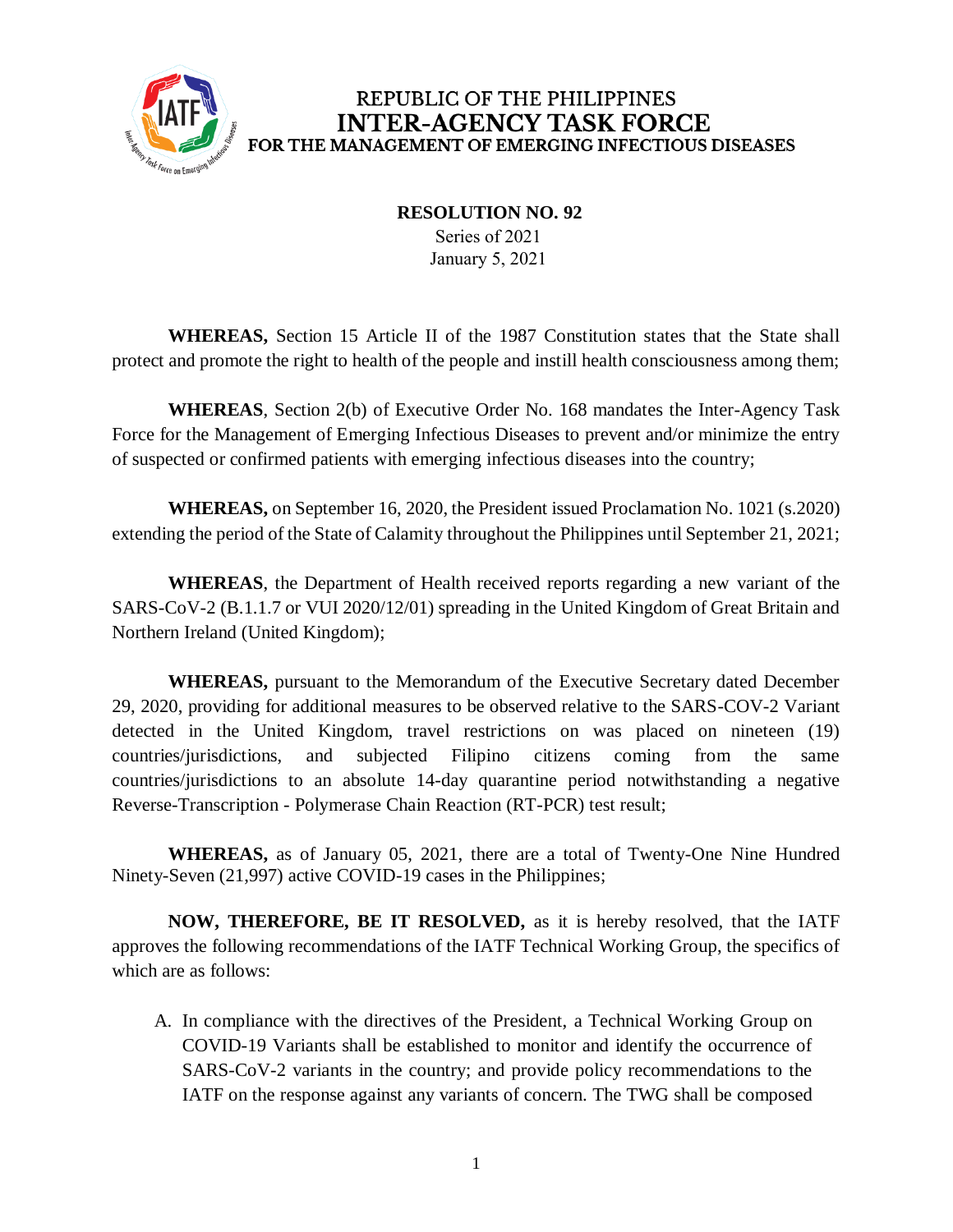

of the following agency representatives, and such other agencies/representatives and/or institutions as may be identified by the DOH in the process of the convention:

Chair: Usec. Maria Rosario Singh-Vergeire, *Department of Health*; Co-Chair: Executive Director Jaime Montoya, *Philippine Council for Health Research and Development*;

#### Members:

- 1. Dr. Anna Ong-Lim, *DOH Technical Advisory Group (TAG)*;
- 2. Dr. Marissa Alejandria, *DOH TAG*;
- 3. Dr. Edsel Maurice Salvaña, *DOH TAG*;
- 4. Dr. Celia Carlos, *Research Institute for Tropical Medicine*;
- 5. Dr. Eva Maria Cutiongco-dela Paz, *University of the Philippines-National Institutes of Health*;
- 6. Dr. Cynthia Saloma, *University of the Philippines - Philippine Genome Center*; and
- 7. Dr. John Wong, *Epimetrics.*
- B. The DOH, Department of Trade and Industry, Department of Labor and Employment, Department of Tourism, the Department of the Interior and Local Government particularly for local government units, Department of Information and Communications Technology, the Office of the Presidential Spokesperson and the Presidential Communications Operations Office are directed to further strengthen their enforcement, monitoring, and communication efforts or impose such other additional specific measures to mitigate the possible holiday surge of COVID-19 cases;
- C. All foreign travelers coming from, or with travel history within the last 14 days prior to arrival in the Philippines in countries/jurisdictions covered by travel restrictions for the COVID-19 variant shall not be permitted entry into the Philippines until January 15, 2021, notwithstanding any previous IATF resolutions or exemptions, except for the following:
	- a. Local/accredited foreign diplomats and international organizations such as the World Health Organization and the United Nations shall be exempted from quarantine protocols provided they will undergo RT-PCR test upon arrival at the airport, execute an undertaking, and observe strict 14-day quarantine pursuant to relevant DOH memorandum circular;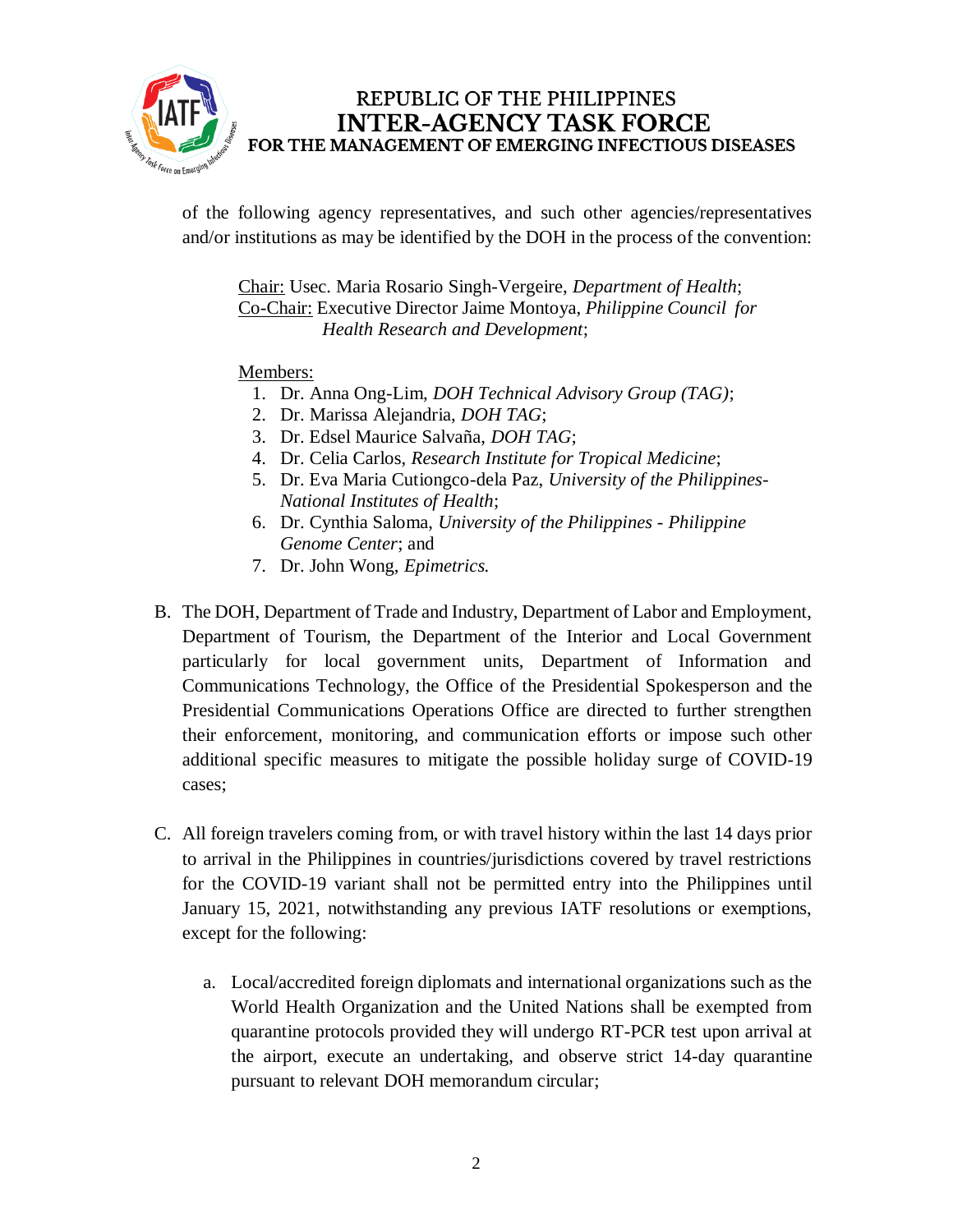

- b. Foreign dignitaries who shall observe existing testing and quarantine protocols upon arrival; and
- c. Those for medical and emergency cases, including their medical escorts, if any.
- D. Filipino citizens coming from countries/jurisdictions where travel restrictions are in place, or who have been to the same within fourteen (14) days immediately preceding arrival in the Philippines shall undergo strict observation of absolute fourteen (14) day facility-based quarantine period save for highly exceptional and/or medical reasons upon the determination of the Department of Health; and
- E. Cognizant of the current limited knowledge as to the effect of available vaccines on the transmissibility of COVID-19, any individual arriving in the Philippines who may have received vaccination for COVID-19 in other countries/jurisdictions shall still be required to observe the mandatory testing and quarantine protocols.

**RESOLVED FURTHER,** that the Chairperson and the Co-Chairperson shall be duly authorized to sign this Resolution for and on behalf of the Inter-Agency Task Force.

**APPROVED** this 5th of January 2021 via videoconference.

**FRANCISCO T. DUQUE III**

Secretary, Department of Health IATF Chairperson

**KARLO ALEXEI B. NOGRALES** Secretary, Office of the Cabinet Secretary IATF Co-Chairperson